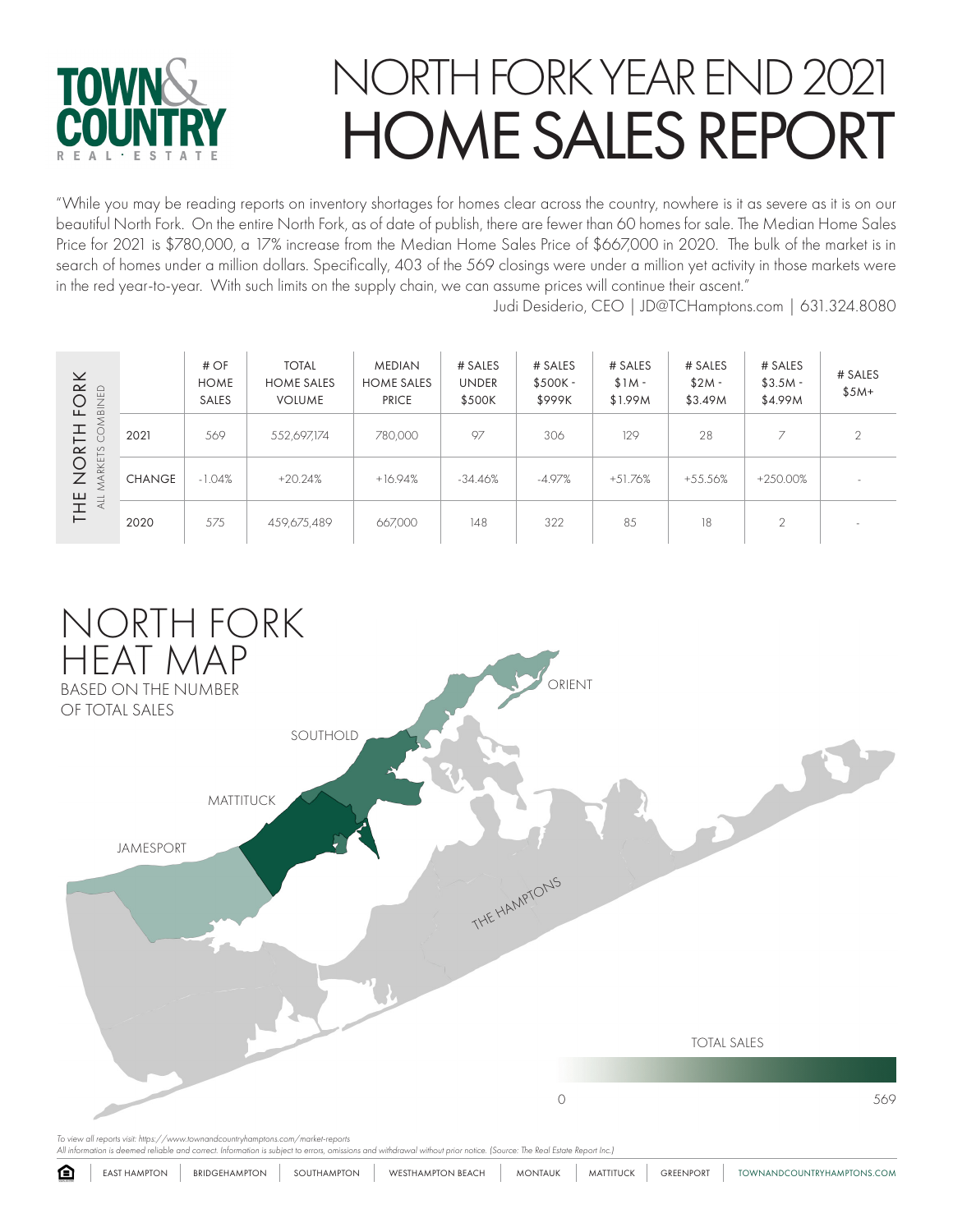

### MEDIAN HOME SALES PRICE



### SALES TRENDS



#### TOTAL # OF HOME SALES



*To view all reports visit: https://www.townandcountryhamptons.com/market-reports All information is deemed reliable and correct. Information is subject to errors, omissions and withdrawal without prior notice. (Source: The Real Estate Report Inc.)*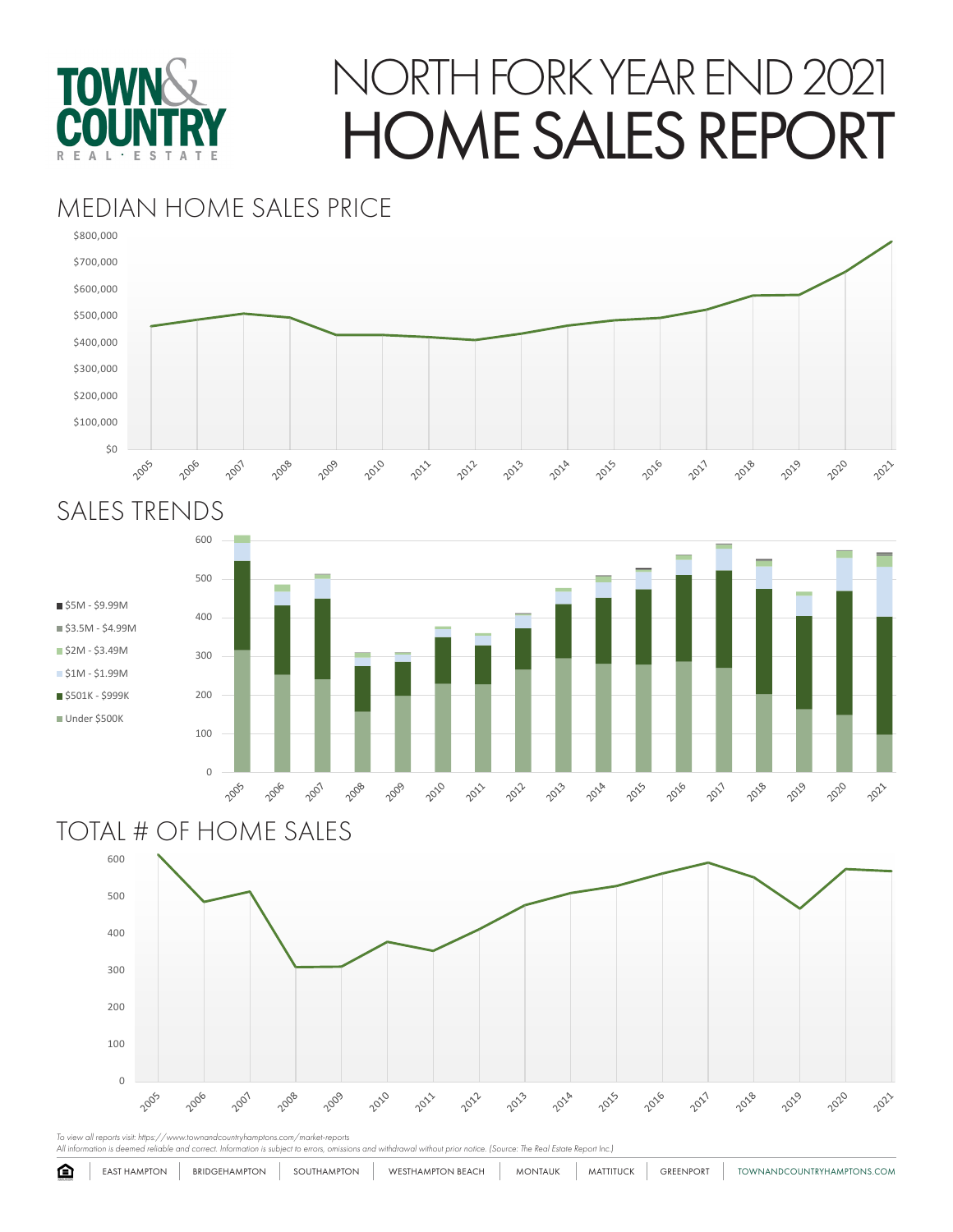



### JAMESPORT & MATTITUCK

"Jamesport, which includes Aquebogue, Baiting Hollow, and South Jamesport, takes the ribbon for 2021 with increases in all three criteria monitored by Town & Country. Statistically, 9% more home sales closings yielded a 44% spike in Total Home Sales Volume and a Median Home Sales Price increase of 28%. In Mattituck, which includes Cutchogue and Laurel, closed 3 of the 7 home sales in the \$3.5M-\$4.99M price range, a 200% increase year-to-year. Additionally, half of all home sales \$2M-\$3.49M were in this beautiful hamlet. They must have discovered Love Lane!" Judi Desiderio, CEO | JD@TCHamptons.com | 631.324.8080

# OF MEDIAN # SALES # SALES # SALES # SALES TOTAL # SALES **JAMESPORT**<br>des aquebogue, baiting<br>low, south jamesport INCLUDES AQUEBOGUE, BAITING # SALES **HOME** HOME SALES HOME SALES UNDER \$500K - \$1M -  $$2M -$ HOLLOW, SOUTH JAMESPORT  $$3.5M -$ \$5M+ VOLUME PRICE \$500K \$999K \$1.99M \$4.99M SALES \$3.49M JAMESPORT 2021 | 98 | 69,927,496 | 623,750 | 27 | 59 | 12 | - | - | -CHANGE +8.89% +44.20% +27.69% -46.00% +63.89% +200.00% - - - - - - - - - - - -  $rac{1}{2}$ NCLU 2020 | 90 | 48,494,600 | 488,500 | 50 | 36 | 4 | - | - | -

| <b>MATTITUCK</b><br>Includes laurel<br>And cutchogue |               | #OF<br><b>HOME</b><br><b>SALES</b> | <b>TOTAL</b><br><b>HOME SALES</b><br><b>VOLUME</b> | <b>MEDIAN</b><br><b>HOME SALES</b><br><b>PRICE</b> | # SALES<br><b>UNDER</b><br>\$500K | # SALES<br>$$500K -$<br>\$999K | # SALES<br>$$1M -$<br>\$1.99M | # SALES<br>$$2M -$<br>\$3.49M | # SALES<br>$$3.5M -$<br>\$4.99M | # SALES<br>$$5M+$ |
|------------------------------------------------------|---------------|------------------------------------|----------------------------------------------------|----------------------------------------------------|-----------------------------------|--------------------------------|-------------------------------|-------------------------------|---------------------------------|-------------------|
|                                                      | 2021          | 190                                | 185,080,071                                        | 776,000                                            | 34                                | 102                            | 37                            | 4                             | 3                               |                   |
|                                                      | <b>CHANGE</b> | $+2.70%$                           | $+18.87%$                                          | $+16.69%$                                          | $-22.73%$                         | $-2.86%$                       | +48.00%                       | $+40.00%$                     | $+200.00\%$                     |                   |
|                                                      | 2020          | 185                                | 155,704,422                                        | 665,000                                            | 44                                | 105                            | 25                            | 10                            |                                 |                   |

*To view all reports visit: https://www.townandcountryhamptons.com/market-reports All information is deemed reliable and correct. Information is subject to errors, omissions and withdrawal without prior notice. (Source: The Real Estate Report Inc.)*